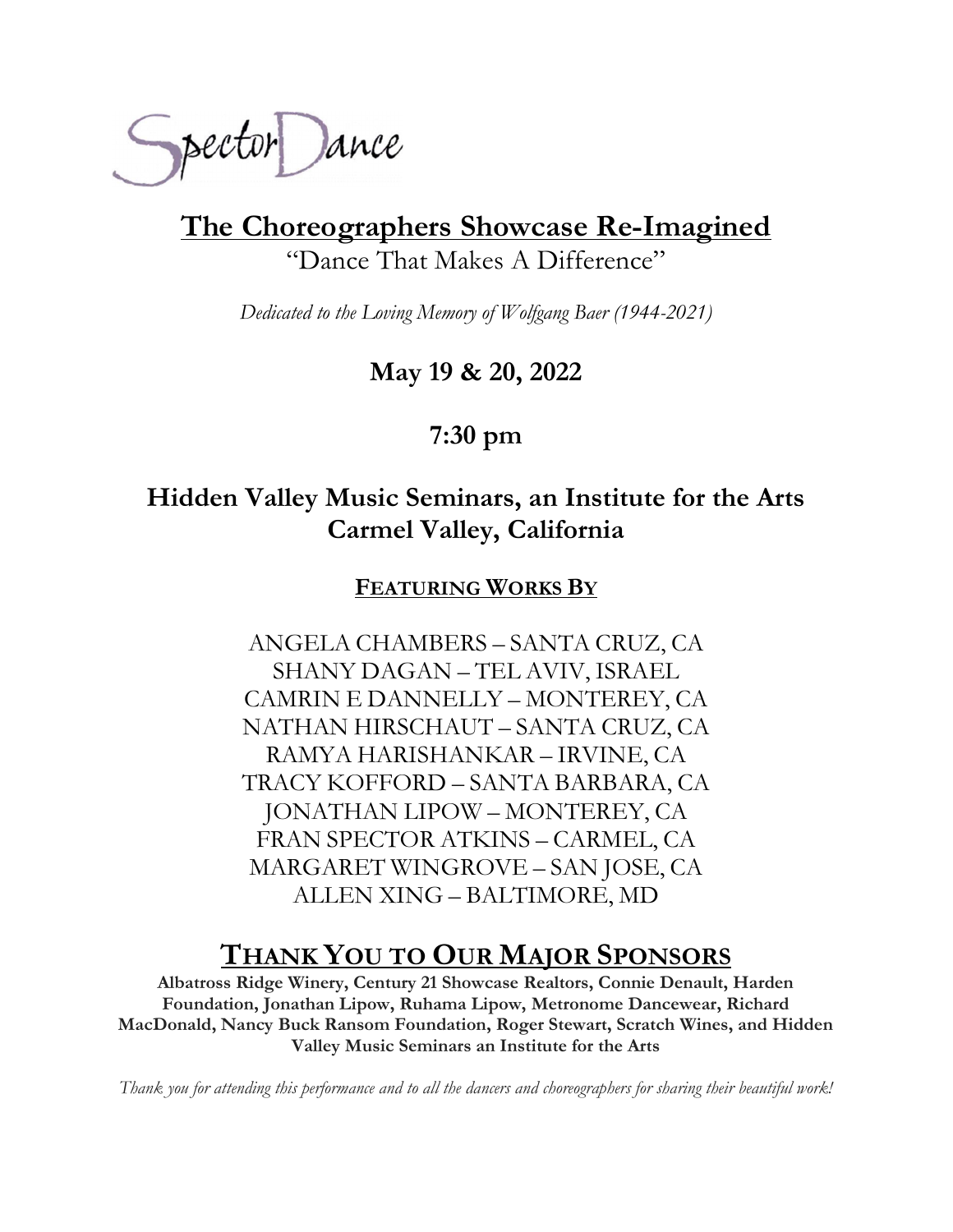## ABOUT THE CHOREOGRAPHERS SHOWCASE RE-IMAGINED

Since 1997, SpectorDance's Choreographers Showcase has offered central coast audiences the chance to experience a variety of original, cutting-edge dance works. To date, we have presented over 450 dancemakers, both live and virtually, from around the state, nation and globe.

We are proud to present the newest iteration of this exciting event *SpectorDance's Choreographers* Showcase Re-imagined: Dance That Makes a Difference! We are so grateful to Hidden Valley Music Seminars, an Institute of the Arts for providing their beautiful and inspiring venue.

For the first time, we are featuring a full program of works that focus on the power of dance to inform, promote dialogue, and be a galvanizing vehicle for change. This year's Choreographers Showcase has also given local dancers the opportunity to take workshops from several of the visiting choreographers. We invite you to let yourself be amazed, entertained, and feel and learn something this evening!

## PROGRAM

## Bhumika

Choreographer: Ramya Harishankar Music: Bhumi Pranam/Bhumika - Aashray Harishankar Dancers: Shefali Appali, Nitya Dholakia, Ramya Harishankar, and Vini Sundaram and the Arpana Dance Company

Bhumika tackles the issue of climate change which is in the minds and lives of everyone across the world. Every effort to showcase the importance of awareness and action towards preserving our 'world' is critical.

## Dust Between Us

Choreographer and Dancer: Shany Dagan Music: "There's a Violin in My Heart" (Hebrew and Arabic) by Idan Reichel

This work explores the challenges, the friendships and the lingering hope between Israelis and the Palestinians about living side by side, on the same land. It reminds us that we are people with the hopes and dreams.

## The Dangerous Book for Boys

Choreographer: Jonathan Lipow Assistant Choreographers: Martha and Luna Rodriguez Music Title & Composer: "Babylon", by Don McClean Dancers: Carly Burgess, Lane Castro, Peter Church, Devin Ellis, Veronica Gee, Alexis Han-Holdren, Ella Harris, Elinoar Lipow, Gabriel Lipow, Jonathan Lipow, Stephanie Woods

"The Dangerous Book of Boys" represents my attempt to come to terms with the 22 years I spent in the military and gain a sense of closure on that period in my life. The core of the piece is the juxtaposition of the external and internal experiences associated with combat - something I tried to capture by superimposing two separate pieces on one another. One represents what you are doing when you are fighting - and tries to capture the familial intimacy and sense of connection that you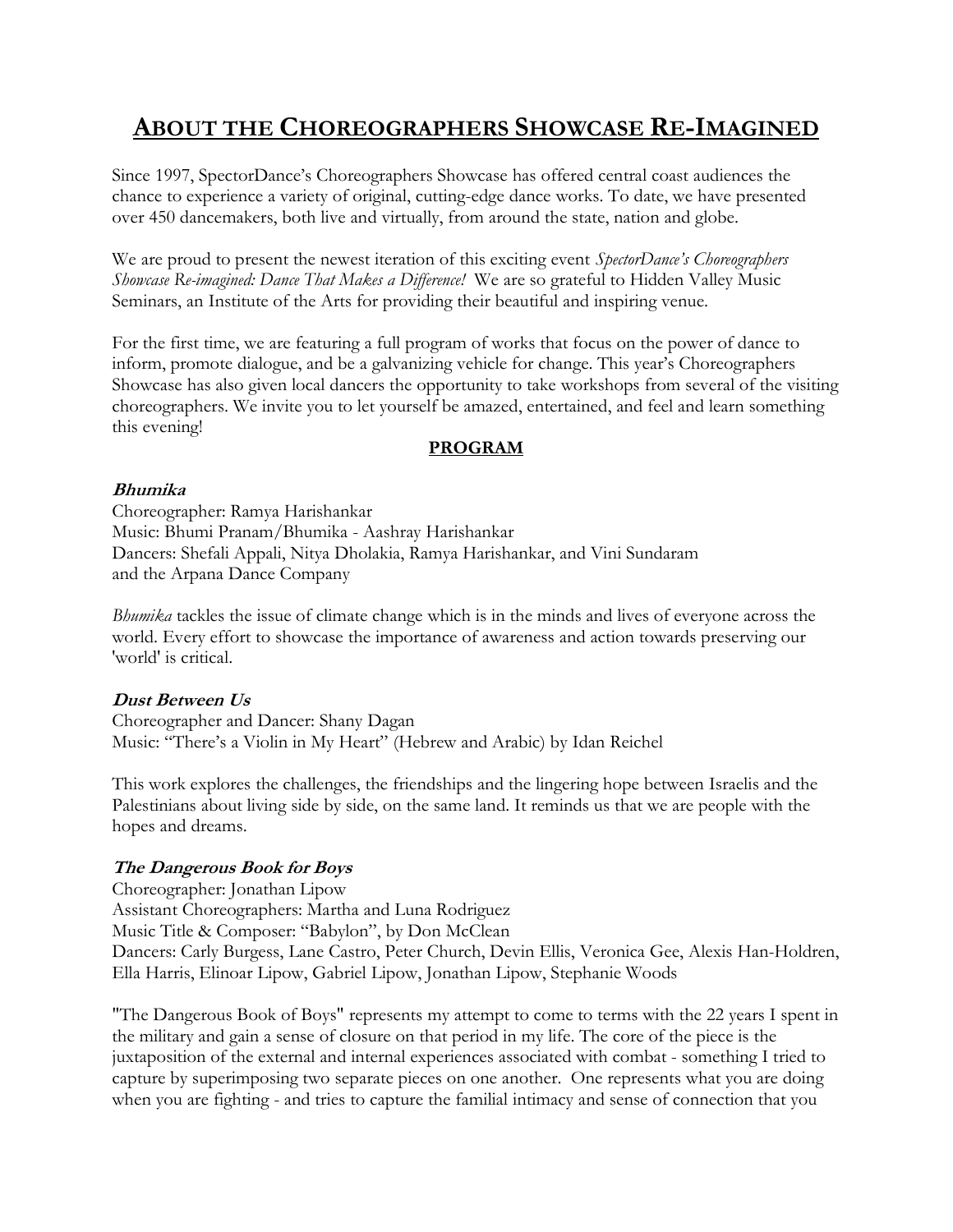share with your comrades. The other represents what you are feeling, and your attempt to cling on to a sense of connection to your family - essentially a profound longing for your parents, your siblings, your partner, and your children. A secondary theme is how your perception of what you are doing changes as you get older. While the piece is only two minutes, essentially 20 years go by between the opening and conclusion of the piece, and the motivations of the people involved have changed radically over that time. As mine did.

#### **Linger**

Choreographer: Tracy Kofford Music: Six Breaths: I Breathe, Draw Breath by Ezio Bosso Dancers: Adrian Conetreros Gonzalez, Katie Evans

Linger is about the importance of human touch, the need for human interaction, which, after more than a year and a half without, we can see how essential human touch and interactions are.

## $By A Thread$  (Thursday only)

Choreographer: Angela Chambers Music Title & Composer: "Cavalier" by James Vincent McMorrow

Performers: Lisa Brenner, Rachele Chenowith, Violet Forbes, Sonia Harris, Nicolette Kaempf, Alexandra Mannings, Mia Marino, Lyndia McGauhey, Anuja Panthari, Chloe Rosen, Raina Sacksteder, Reba Thomas

By a Thread is a dedication to my students who have opened up about the hard times, uncertainty, and heavy feelings that have ebbed and flowed - especially at the height of the pandemic. It is an acknowledgement of the unseen work, the confusion, the sometimes aimless attempt to piece together a "normal" life now that things are opening back up and resettling. A story about the moments of angst, of yearning for what was, of melancholy and of joy - of feeling as if you are hanging on by a thread as you weave together the fragmented pieces of your experience. By a Thread is an ode to the weight of carrying those feelings, to the power of community care and shared experiences, and a hopeful reminder of lighter and joy-filled times ahead. It is a celebration of my student's individual and collective resilience and an acknowledgment of this bizarre reality.

## Citizen (Excerpt)

Choreographer: Allen Chunhui Xing

Music: "My Old Life", "Willpower", and "Teach Me to Fight" by Steve Mazzaro Dancers: Abraham Texidor Aguilera, James Thomas Esquilin, Jovannie Aranzamendi Nieves, Luis Jovanne Medina Velez, and Allen Chunhui Xing

Standing on the street, watching people passing through. They look different, dress different, and sound different. Happy, sad, cold, positive, and stressed…each of them has a story of their own lives. As citizens of a society, country, we are facing many different challenges. Challenges from the living environment, political environment, work… and most impactfully, ourselves. As citizens of society, we receive labels… labels of foreigner, immigrant, gay, white, black, Asian, poor, old, young, rich, etc... people fight for the label they want, fight for the label they don't….we fight for the opportunities, we fight to conquer diseases, we fight for our lives. But what matters? What are YOU fighting for?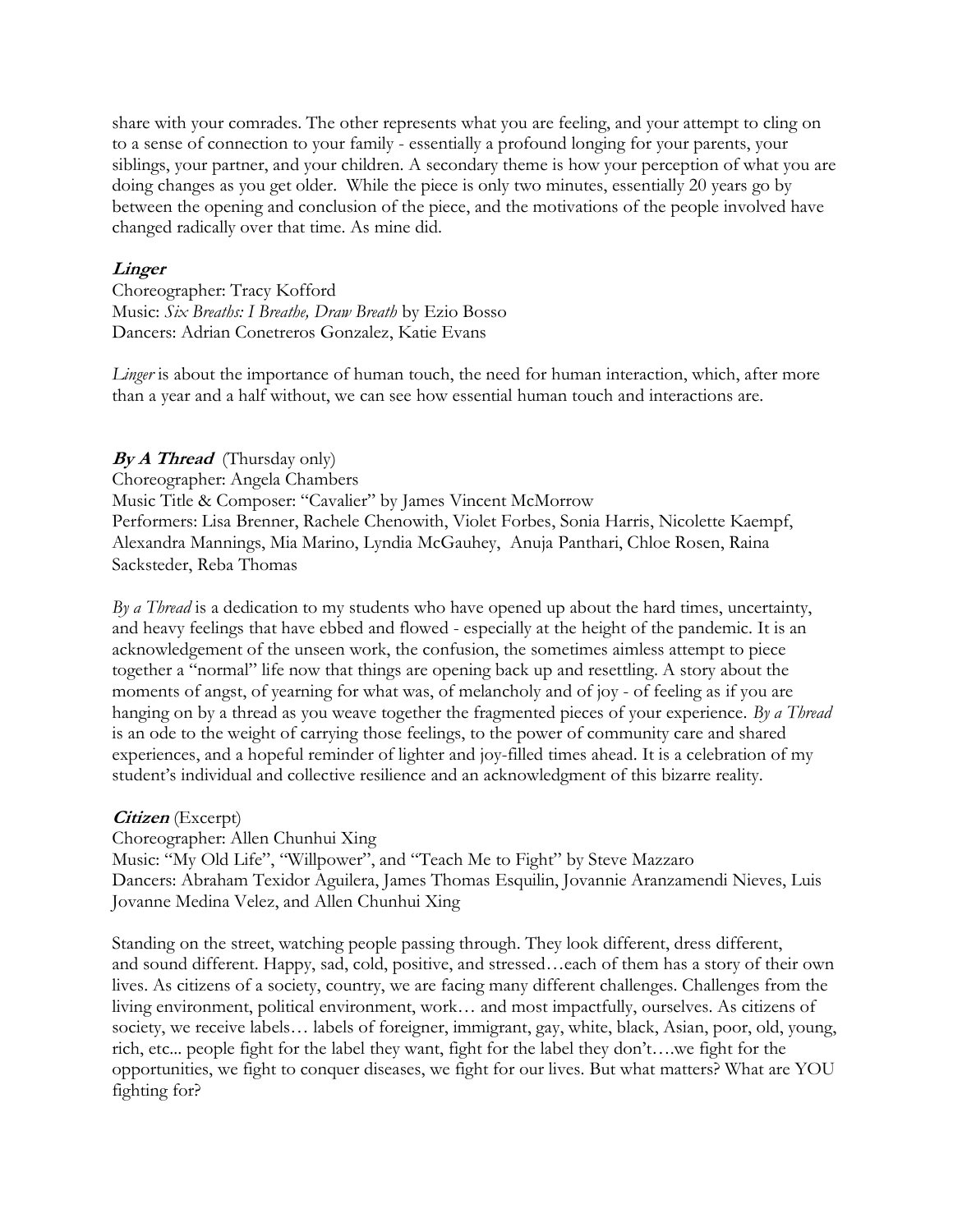The inspiration of *Citizen* was the personal experience of my life in the USA. I have used my own stories and inserted other performer's stories. Standing on the stage, after five dancers share our stories and expose our inner selves, you see skins, muscles, bones lines, movement. Weight shifting, sharing, supporting, we are human bodies. What labels do you actually see? We are dancers. Dancers of different colors. Dancers with the same human body structures. Does color still matter? This piece looks at the freedoms that all Americans are entitled to and allows for infinite perspectives. Perspectives that some like, some do not, but are equally protected. This freedom to think differently often encourages people to look at differences. *Citizen* is about the commonality of dancers. Some are black, brown, yellow, white, and every variation imaginable. Gender, sexual orientation, education, class status all define us on the surface. But as a society, if we focus more onwhat we have in common first, it becomes much easier to understand how we are unique.

#### $\sim$  INTERMISSION  $\sim$

Please enjoy a glass of wine from local vineyards! All proceeds support SpectorDance's Choreographers Showcase Re-Imagined

*Wildfires* (Work-in-progress to premiere in late fall 2023)

Choreographer: Fran Spector Atkins

Interviewee: Tom Little Bear Nason

Filming of interview and integration of words and music: William Roden and Tricia Roden/New Dawn Studios

Video editing and graphic design: Kaeshi Chai

Video footage from Butano State Park and Henry Cowell Redwoods State Park; Scorched Earth hand- Javier Fresquez

Music: "Light Moving" by David Lang, "Memories" by Angelic Negron, "Above the Mother Earth" by Mary Youngblood

Dancers: Kaeshi Chai, Shany Dagan, Nathan Hirschaut, Claire Simmons, Yana Williams

Inspired by an evolving partnership with Tom Little Bear Nason, Chief of the Esselen Tribe of Monterey County, Wildfires is currently a work-in-progress, that will premiere in late fall 2023. Wildfires looks at the increasing prevalence and severity of wildfires. It brings together scientific and Indigenous knowledge to heighten awareness of best practices for protecting our forests. It honors the past and celebrates our diverse community. It embraces the destructive as well as the regenerative power of fire. Wildfires brings forward new perspectives—ones imbued with reverence, reciprocity, responsibility, respect and resilience.

## **Glimpses**

Choreographer and Dancer: Camrin E Dannelly Music: Alex Ebert

In the summer of 2018, I was pulled into a basement apartment and sexually assaulted. Three days prior, I had stepped off a plane on the east coast where I would be living for the foreseeable future. My rape, moments after my relocation to my new home, shaped the way I lived and perceived life, freedom, and self. I spent many months in isolation and in a solitary so thick I could barely wrap my head around the complexities of day to day existence. I was steeped in such confusion of myself-- not understanding how I was different, just knowing that I was. I look at myself and can admire who is reflected but I remember the 'she' before the one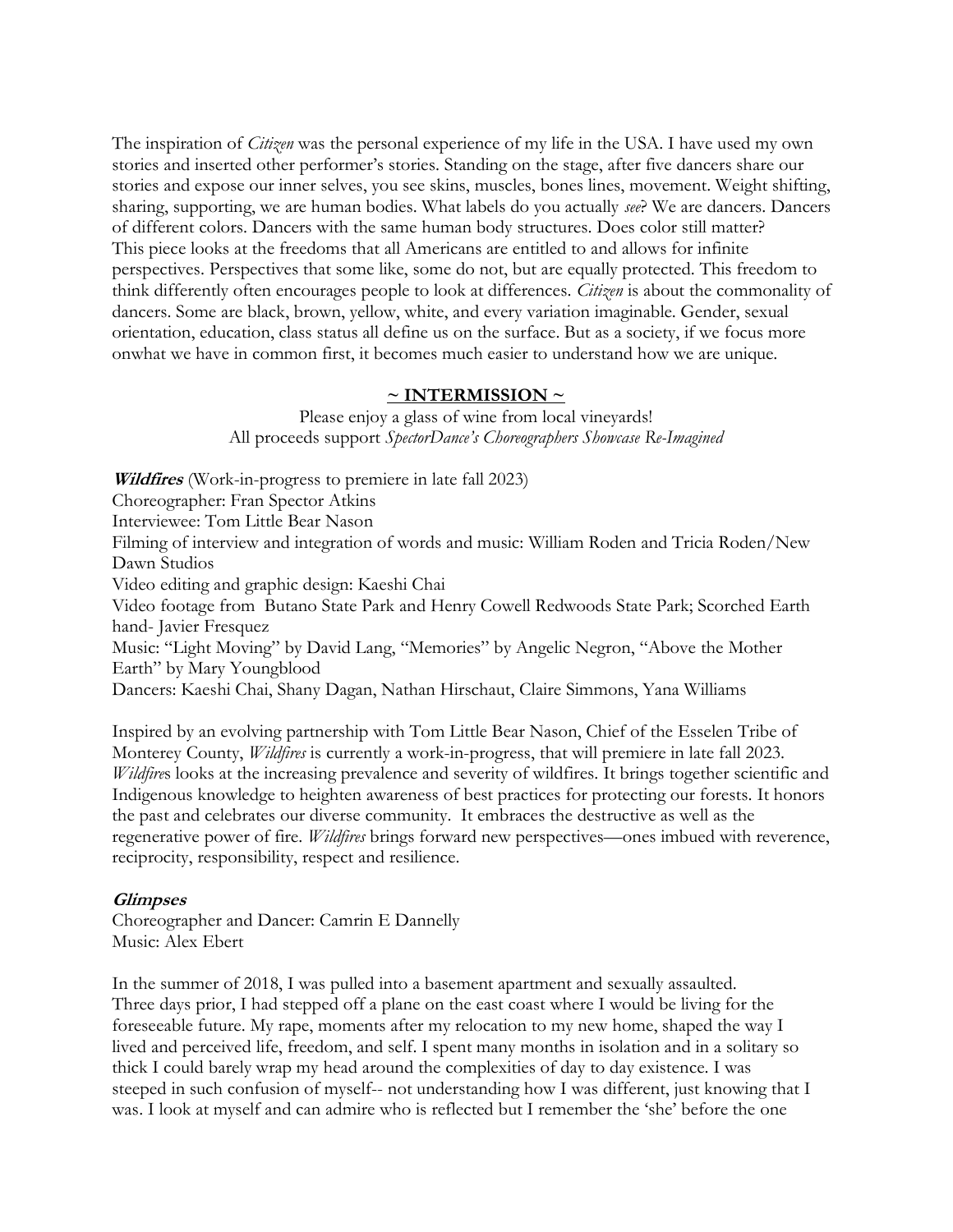here now. Everyday, I feel a reminder of who I was and I ask, who am I now? I seek answers to my questions - - - why do these moments matter? What about these life experiences changes us irrevocably? Earlier this year, I was fortunate enough to be a part of a training with the Monterey Rape Crisis Center and now volunteer with them weekly to be a support and confidant for other survivors. I feel commonalities in the narratives I hear that are parallel to my own experience and those close to my life. This piece is a reckoning with the past and an acknowledgement that healing is an individual and nonlinear experience. There is no secret to healing. It is deeply personal and there is no formula. This piece has been in the works for a long while. In collaboration with and support from the Monterey Rape Crisis Center, it would be an honor to be able to produce it on a proscenium stage for the community

#### Seekers

Choreographer: Tracy Kofford Music: "Hughie Trashes Room" by Christopher Lennertz, "Musical Elements" by Ezio Bosso, arrangement by Tracy Kofford Dancers: Charlie Brewer, Adrian Conetreros Gonzalez, Katie Evans, Darya Hessami, Riley Meagher, Ella Rotondo, Fenna Roukema, Olivia Swallow, Melissa Vargas

Seekers is about the journey of people to reach their purpose, enlightenment. Our different spiritual and life paths may crisscross with others with brief and meaningful interactions. Through life's trials and ups and downs, we can arrive at a common goal and understand the common need to search for more than earthly possessions and that the human spirit is connected to a greater life's purpose.

#### Sunflowers (Excerpt)

Choreographer: Allen Chunhui Xing Music: "A Model of the Universe" by Johann Johannsson / "Emily's Room" by Ezio Bosso Dancers: Chloe Brown, Carissa Qin, Carolyn Tai, Lindsey Wu and Olivia Xia

In the early days of the pandemic, many Asian-Americans faced random acts of violence. Sunflower, the great American Yellow Flower, that stands tall and follows the sun was my inspiration to showcase immigration stories and those of first-generation Americans. The work is performed by first-generation Chinese-Americans – the seeds of culture for years to come, standing proud as a vital part of our community, embracing the paradox of assimilation and maintaining and preserving connections to their roots.

#### There is Always Light

Choreographer: Margaret Wingrove Music: Beatitudes by Vladimir Martynov, Kronus Quartet Dancer: Mia Glumac

Inspired by the poem "The Hill We Climb" "For there is always light, if only we are brave enough to see it, if only we are brave enough to be it." (Amanda Gorman)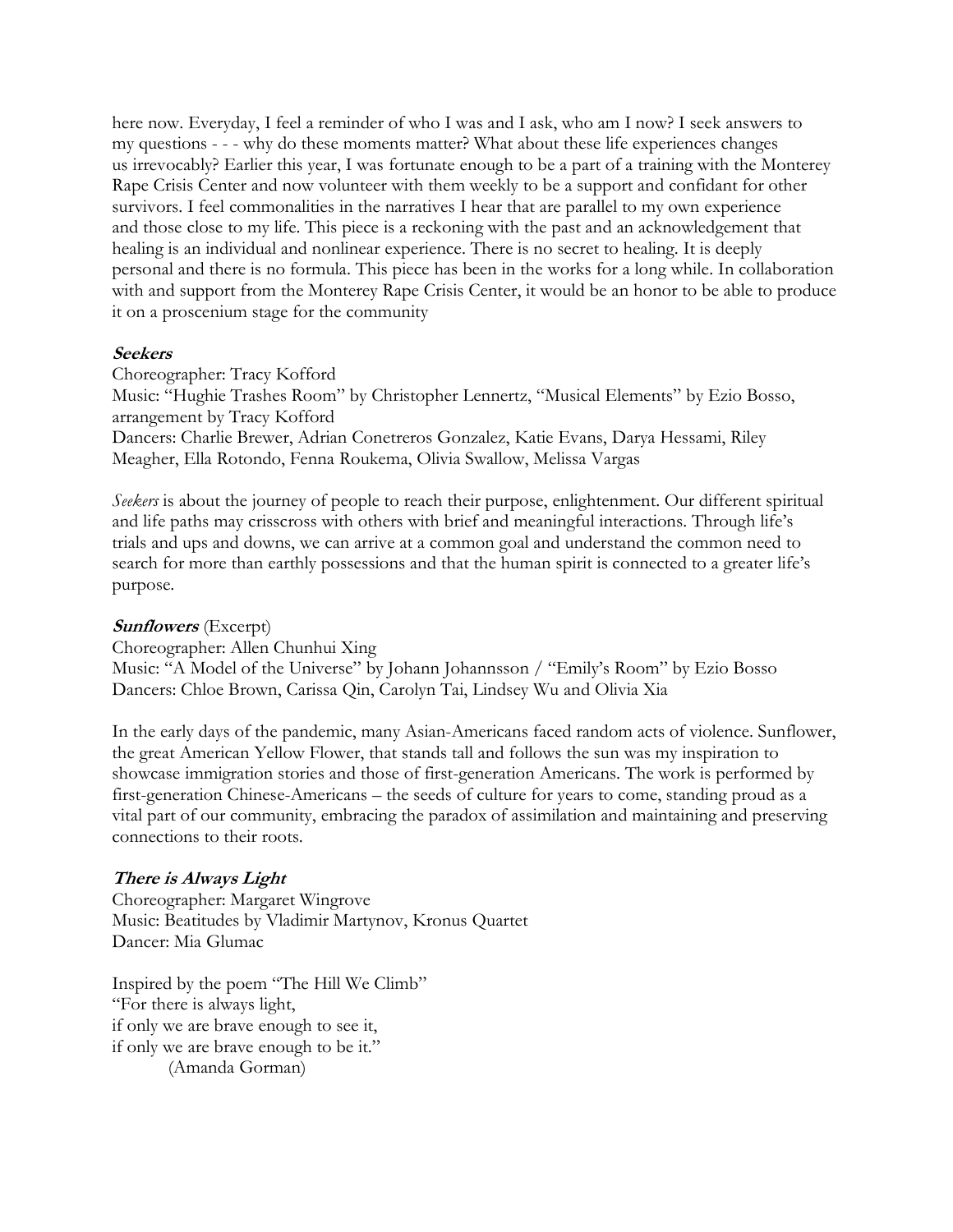#### Political Imprisonment

Choreographer: Nathan Hirschaut Music: "The Great Dictator, Speech" by Charlie Chaplin, "Smile" by Charlie Chaplin/Nat King Cole accompanied live on cello by Izzy Lion Dancers: Shany Dagan, Nathan Hirschaut, Emery Morgan

Political Imprisonment explores a character who is dealing with external and internal pressures to choose sides, join the "war", and fight against the "other". Through Charlie Chaplin's speech the character struggles to make decisions and pleads for us to see new ways. After the solo, we transition into a slow-motion food fight in which the political figureheads engage in battle. A moment comes when the perceptions of the figureheads shifts, and the once serious fight becomes a playful tussle between two friends or siblings. Leading into a final deconstruction of the set, the performers walk off stage leaving only the original dancer on stage eating the leftover food and gently humming "Smile" by Nat King Cole. A cathartic release questions our perceived divisions and seeks to remind us of our shared humanity. This piece addresses the root of our inability to make political progress, in a time in which our media is focused on language that further divides us. We must have conversations with people that have different views than ours. In the face of challenge, we must smile at our disagreements. Ultimately *Political Imprisonment* attempts to move us towards a lightness and expansive state of being that frees us from our political prisons.

## **BIOGRAPHIES**

ANGELA CHAMBERS attended UCSC, where she developed and expanded her knowledge of and passion for dance as not only an art form, but as a tool for personal growth and a catalyst for social change. Since graduating, she continues to work as a dance artist, director, and producer in Santa Cruz and the Bay Area. Alongside performing, Angela pursues her passion for elevating and supporting youth as Development Director at Tannery World Dance & Cultural Center and a certified Health and Wellness teacher. Angela is also the Programs Manager for the SCC Black Health Matters Initiative. She continues to find new ways to engage her dedication to community organizing, youth empowerment, and the power of the performing arts.

SHANY DAGAN is a proud Israeli-American performer living in Israel and NYC. Before moving to the United States to pursue her performance career, Shany served 3 years in the Israel Defense Forces while continuing her dance training in Tel Aviv. She is a graduate of the American Musical and Dramatic Academy in New York, the Broadway Dance Center, and the Warehouse Circus Intensive Program. Recently she has been lucky to perform nationally and internationally in over 30 states. Her credits include: Little Mermaid (The Fireside Theatre), Christmas Wonderland National Tour/Le Grand Cirque (Dublin Productions), Dancing With The Stars- ISR, The Dreaming (LIC Theatre), France and Holland Jewish community International Tour, Vassy's 'Concrete Heart' video, NBC Red Nose Day, The Collaborators w. Rachelle Rack and more. In 2019, Shany joined SpectorDance Company, and under Fran Spector Atkins has performed in Ocean Trilogy, East West, and is now working on Wildfires. Shany is a passionate choreographer and has presented her own works at many venues in NYC, Israel and CA including Steps On Broadway, Gibney Development Project, Martha Graham Studio, Alvin Ailey and SpectorDance's Choreographers Showcase. Her vision is to create her own company in the future.

CAMRIN E DANNELLY walks a balance beam between two worlds. By day, she is a market manager. By night, she is an artist intent on putting Monterey's dance scene on the map. A locally known dancer and choreographer, she has been blessed with opportunities to produce original works for dance and theatre companies such as Monterey Bay Dance Company, the Western Stage, Forest Theatre Guild, Hurdy Gurdy Project, One Billion Rising, Carmel Delights Dance Company, and the Erotic Eclectic. After returning from New York where she studied at Gibney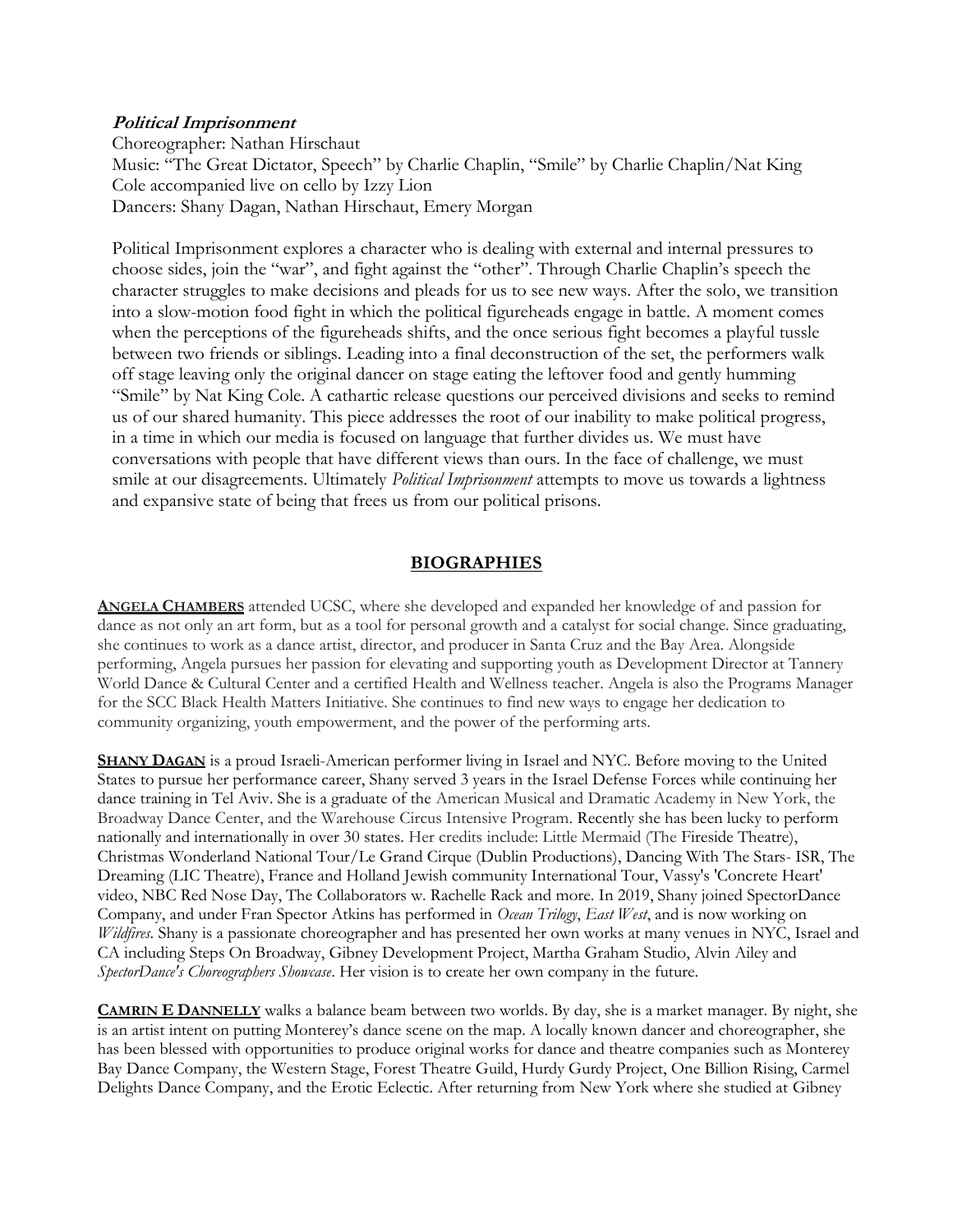Arts Center, Camrin was resident choreographer for Paraphrase Productions. Performing is her first true love. What a thrill to be back.

RAMYA HARISHANKAR is artistic director of the Arpana Dance Company (ADC), a premier school of Bharata Natyam in California. She has taught several hundred students since 1982. Her solo performing career of five decades has taken her to India, Asia, Europe, Australia, and N. America. She received the Kala Seva Bharathi (India) award for her contribution to Indian arts abroad. Since 2020, Harishankar has been sharing the intricacies of abhinaya, nationally and internationally online. She also premiered a digital series, Dance Conversations, documenting her four-decade journey in the Diaspora through the 'lens & voice' of her mentors, colleagues, and collaborators. Short 'dance films' Bhumika & Aasha have been critically acclaimed. ADC's has performed in the US, Europe, India, and Japan in aid of charities. Harishankar is a 2-time NEA's Choreographic Fellow and with ADC has been the recipient of prestigious grants from California Arts Council, and Alliance for California Traditional Arts.

NATHAN HIRSCHAUT is a performing artist who graduated from The Juilliard School for Dance in 2020. Over the past 15 years, Nathan has studied from the world's best in dance, yoga, and artistic ideology, creating the basis of his spiritual, unconventionally creative, and wild performance art. His mission is to make and perform in projects that connect people to their Nature and Power, a space beyond the limitations of their minds. Since graduating school, Nathan has been commissioned and independently produced several cross-disciplinary projects, retreats, intensives, workshops, and classes. Nathan's work has been featured in The Washington Times, NPR, and the LA Post as a pioneering artist and thought leader in performance art.

TRACY R. KOFFORD holds a BFA in Dance from University of California of Santa Barbara and an MFA from New York University, TISCH School of the Arts. Tracy has performed and choreographed nationally and internationally with his own work and Jennifer Muller/The Works, who he danced with for over 10 years in NYC. He has studied and worked with some of the world's most influential choreographers, performers and dance companies. He also performed with Disney Cruise line, featured as Tarzan. Mr. Kofford was featured in photographer Lois Greenfield: Still Moving. He has received numerous honors include the McCallum Choreography Award in 2016, the ACDA Gala recognition. the Audience Choice award at the Red Rock Dance Festival. His choreography has been presented at Lincoln Center in NYC, Switzerland and has toured nationally and international. He is currently Director of Dance at Santa Barbara City College and Artistic Director of SBCC Dance Company.

JONATHAN LIPOW holds a PhD in Economics from the UC Berkeley, and is currently a professor at the Defense Resources Management Institute located at the Naval Postgraduate School in Monterey, California. Prior to his academic career, Jonathan served as a combat engineer/sapper in the Israel Defense Forces. As part of his current work, he has conducted numerous overseas assignments for the Department of Defense, and in 2014, he was awarded the Secretary of Defense Medal for the Global War on Terror. Jonathan studied dance as an undergraduate at UCLA during the 1980s, and resumed dancing in 2015 at Monterey Peninsula College, where he takes class with Deanna Ross, Pam Keindl, and Jared Phillips.

FRAN SPECTOR ATKINS is the Director and Founder of SpectorDance. She has directed venues in NYC, Cleveland, and Monterey and has been a guest artist throughout the United States and abroad. Some of her outstanding experiences include presenting her work at the Smithsonian in Washington, D.C and at Stanford University and in Denmark, Italy, Egypt, England, Israel, the Island of Guam and Taiwan. Fran has created numerous socially-relevant works and has received numerous honors. She was featured in Carmel Magazine for making "altruistic contributions to the community" and in the film *Luminaries of Monterey County*. She has twice presented at TEDx Monterey. SpectorDance was selected by The Arts Council for Monterey County as the Outstanding Arts Organization in Monterey County and as a national finalist for the Ovations TV award for Excellence in the Performing Arts. In 2020, she received the Florence Haspel Zeve Award for Outstanding Female Artist in Monterey serving Women, Families and the Arts. Fran founded the Choreographers Showcase in 1997.